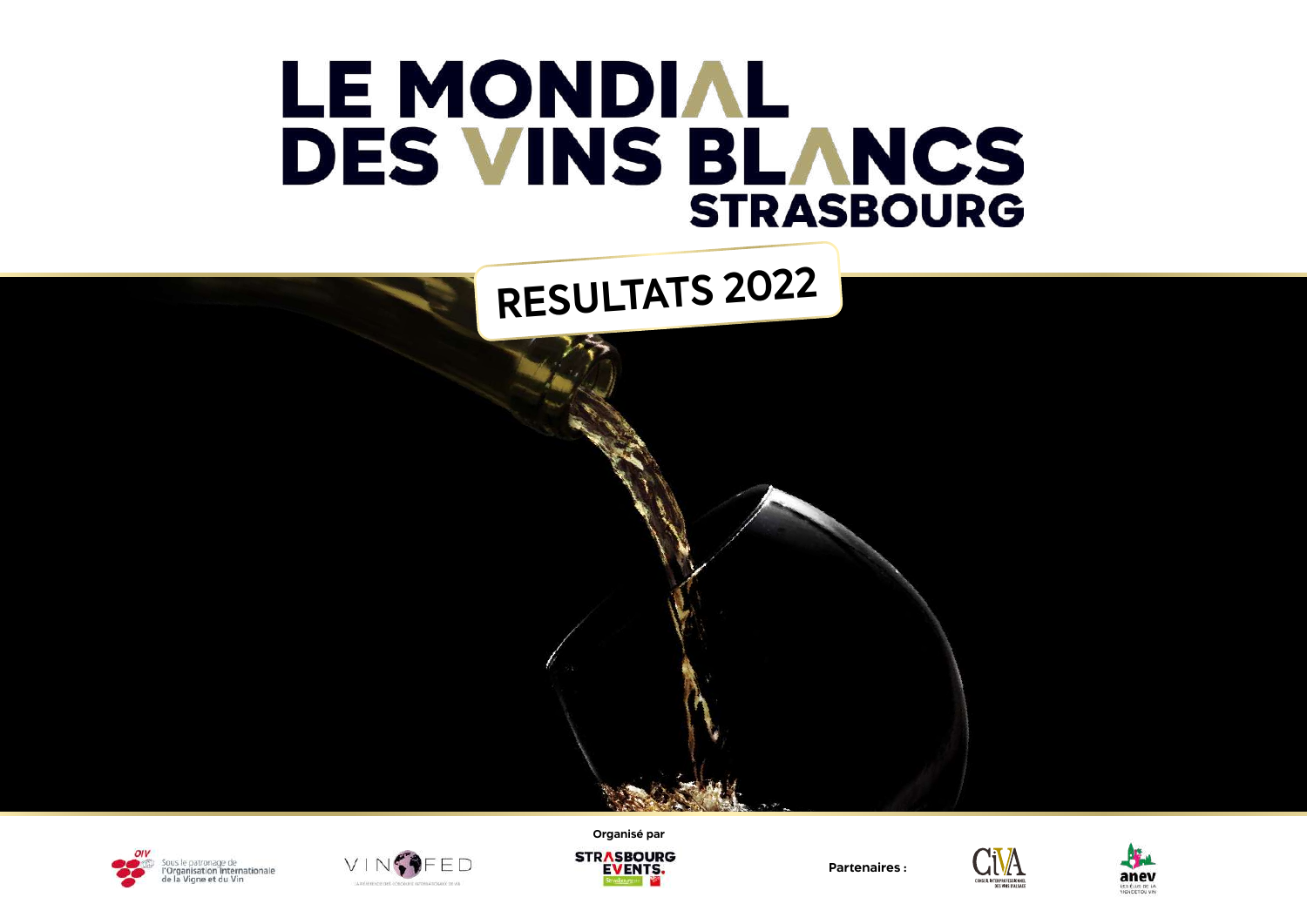

Trophée VINOFED LE GRAND PRIX DU JURY Trophée VIN SEC





| <b>SOCIÉTÉ</b>                             | <b>DÉNOMINATION</b>                                                          | <b>MILLÉSIME</b> | <b>MÉDAILLE</b> | <b>CODE</b><br><b>POSTAL</b> | <b>LOCALITÉ</b>   | <b>PAYS</b>        | <b>URL</b>                    |
|--------------------------------------------|------------------------------------------------------------------------------|------------------|-----------------|------------------------------|-------------------|--------------------|-------------------------------|
| DOMAINE VITICOLE DE LA VILLE DE COLMAR     | AOC CRÉMANT D'ALSACE BLANC BRUT - CUVÉE 1895 - DOMAINE DE LA VILLE DE COLMAR | NON MILLÉSIMÉ    | <b>OR</b>       | 68000                        | COLMAR            | FRANCE             | WWW.DOMAINEVITICOLECOLMAR.COM |
| VINARSTVI STEPAN MANAK                     | CHARDONNAY SELECTION OF GRAPES, VYBER Z HROZNU                               | 2019             | <b>OR</b>       | 69649                        | ZADOVICE          | RÉPUBLIOUE TCHÈOUE | WWW.VINARSTVI-MANAK.CZ        |
| <b>VINARSTVI STEPAN MANAK</b>              | CHARDONNAY POZDNI SBER BARRIQUE                                              | 2020             | <b>OR</b>       | 69649                        | ZADOVICE          | RÉPUBLIOUE TCHÈOUE | WWW.VINARSTVI-MANAK.CZ        |
| VINO MRVA & STANCO A.S.                    | CHARDONNAY LIMITOVANA EDICIA                                                 | 2019             | <b>OR</b>       | 91701                        | <b>TRNAVA</b>     | SLOVAOUIE          | WWW.MRVASTANKO.SK             |
| <b>WAKEFIELD TAYLORS WINES</b>             | JARAMAN CHARDONNAY - ADELAIDE HILLS/CLARE VALLEY                             | 2021             | <b>OR</b>       | 5451                         | <b>AUBURN</b>     | <b>AUSTRALIE</b>   | WWW.TAYLORSWINES.COM.AU       |
| WOLFBERGER                                 | AOC CRÉMANT D'ALSACE CHARDONNAY                                              | NON MILLÉSIMÉ    | OR              | 68420                        | EGUISHEIM         | FRANCE             | WWW.WOLFBERGER.COM            |
| BOHEMIA SEKT PRESTIGE CHARDONNAY BRUT      | <b>BOHEMIA SEKT S.R.O.</b>                                                   | 2015             | <b>ARGENT</b>   | 33202                        | STARY PLZENEC     | RÉPUBLIOUE TCHÈOUE | WWW.BOHEMIASEKT.CZ            |
| BW VINARSTVI A.S.                          | CHARDONNAY RESERVA                                                           | 2019             | <b>ARGENT</b>   | 69602                        | RATISKOVICE       | RÉPUBLIOUE TCHÈOUE | WWW.BVVINARSTVI.CZ            |
| <b>CANTINA ALDENO SCA</b>                  | TRENTINO DOC CHARDONNAY ATHESIM FLUMEN                                       | 2021             | <b>ARGENT</b>   | 38060                        | <b>ALDENO</b>     | <b>ITALIE</b>      | WWW.CANTINAALDENO.COM         |
| VILLA VINO RACA A.S.                       | CHARDONNAY EXCLUSIVE. NESKORY SBER SUCHÉ                                     | 2021             | <b>ARGENT</b>   | 83106                        | <b>BRATISLAVA</b> | SLOVAOUIE          | WWW.VILLAVINORACA.SK          |
| VPS - VINOHRADNICTVO PAVELKA A SYN. S.R.O. | PAVELKA CHARDONNAY                                                           | 2021             | <b>ARGENT</b>   | 90201                        | PEZINOK           | SLOVAQUIE          | WWW.PAVELKAVINO.SK            |
| WAKEFIELD TAYLORS WINES                    | ST ANDREWS CHARDONNAY CLARA VALLEY                                           | 2021             | <b>ARGENT</b>   | 5451                         | AUBURN            | AUSTRALIE          | WWW.TAYLORSWINES.COM.AU       |
| WAKEFIELD TAYLORS WINES                    | ESTATE CHARDONNAY PADTHAWAY - CLARE VALLEY                                   | 2021             | <b>ARGENT</b>   | 5451                         | auburn            | AUSTRALIE          | WWW.TAYLORSWINES.COM.AU       |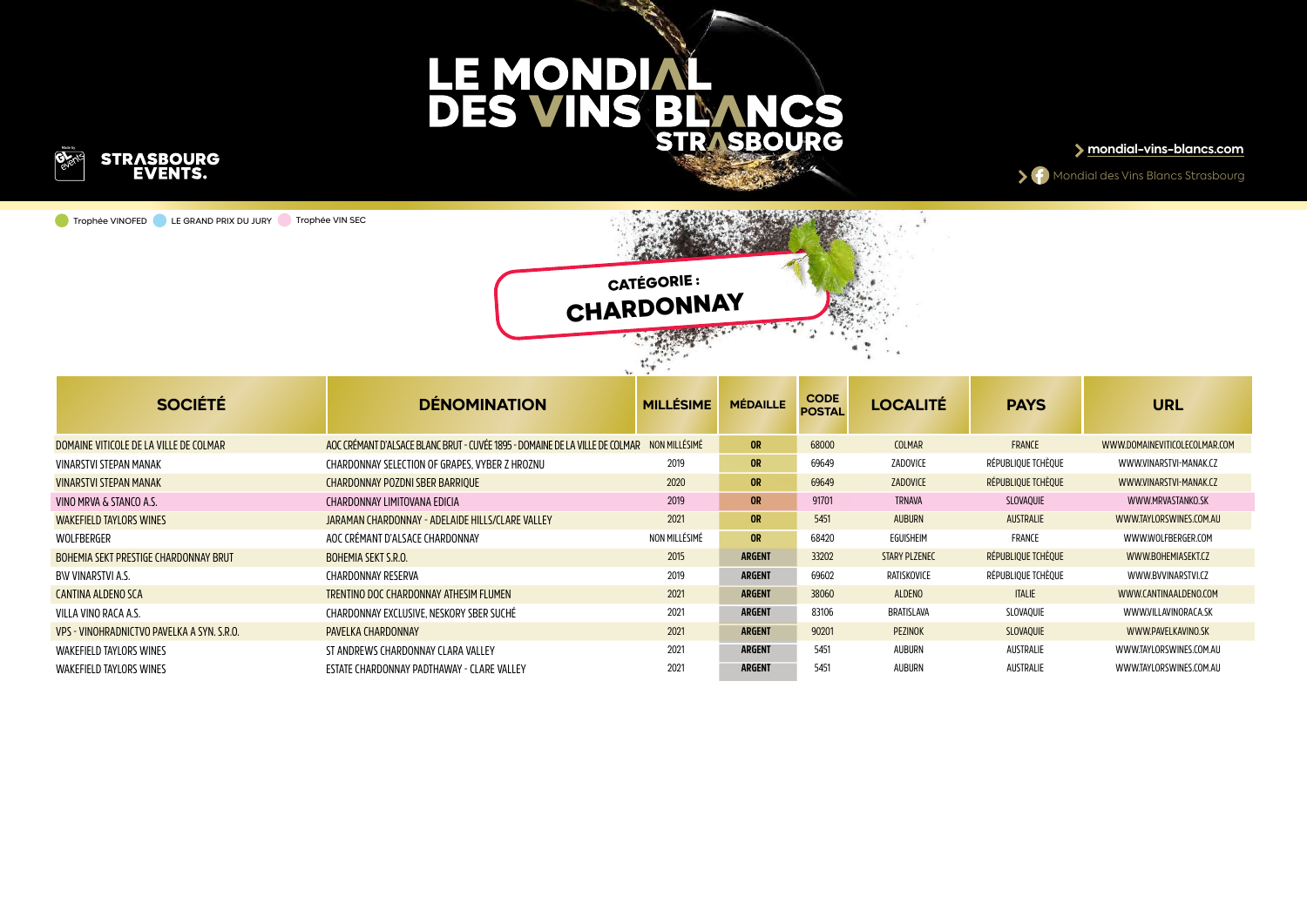

Trophée VINOFED LE GRAND PRIX DU JURY Trophée VIN SEC



Mondial des Vins Blancs Strasbourg

#### **CATÉGORIE : GEWURZTRAMINER**

|                                           |                                                              | $\mathcal{L}_{\mathbf{v}}$ .<br>No. |                 |                              |                        |                    |                               |
|-------------------------------------------|--------------------------------------------------------------|-------------------------------------|-----------------|------------------------------|------------------------|--------------------|-------------------------------|
| <b>SOCIÉTÉ</b>                            | <b>DÉNOMINATION</b>                                          | <b>MILLÉSIME</b>                    | <b>MÉDAILLE</b> | <b>CODE</b><br><b>POSTAL</b> | <b>LOCALITÉ</b>        | <b>PAYS</b>        | <b>URL</b>                    |
| A.L. BAUR                                 | AOC ALSACE GRAND CRU HATSCHBOURG                             | 2020                                | <b>OR</b>       | 68420                        | <b>VOEGTLINSHOFFEN</b> | <b>FRANCE</b>      | WWW.ALBAURALSACE.FR           |
| BLEGER CHRISTOPHE ET FRANCOIS EARL        | AOC ALSACE GEWURZTRAMINER VIEILLE VIGNE                      | 2020                                | <b>OR</b>       | 68590                        | SAINT HIPPOLYTE        | FRANCE             | WWW.DOMAINEBLEGER.FR          |
| <b>BLEGER CHRISTOPHE ET FRANCOIS EARL</b> | AOC ALSACE GEWURZTRAMINER VENDANGES TARDIVES                 | 2019                                | <b>OR</b>       | 68590                        | SAINT HIPPOLYTE        | FRANCE             | WWW.DOMAINEBLEGER.FR          |
| CAVE DE TURCKHEIM                         | AOC ALSACE GEWURZTRAMINER COLLECTION TERROIRS                | 2019                                | <b>OR</b>       | 68230                        | TURCKHEIM              | FRANCE             |                               |
| <b>CAVE DU ROI DAGOBERT</b>               | AOC ALSACE GRAND CRU ALTENBERG DE BERGBIETEN                 | 2020                                | <b>OR</b>       | 67310                        | <b>TRAENHEIM</b>       | <b>FRANCE</b>      | WWW.CAVE-DAGOBERT.COM         |
| CAVE VINICOLE DE HUNAWIHR                 | AOC ALSACE GRAND CRU SCHOENENBOURG                           | 2020                                | <b>OR</b>       | 68150                        | HUNAWIHR               | FRANCE             | PAS DE SITE                   |
| <b>CAVE VINICOLE JEAN GEILER</b>          | AOC ALSACE GRAND CRU BRAND                                   | 2020                                | <b>OR</b>       | 68040                        | <b>INGERSHEIM</b>      | FRANCE             | WWW.GEILER.FR                 |
| CAVE VINICOLE JEAN GEILER                 | AOC ALSACE GRAND CRU MAMBOURG                                | 2019                                | <b>OR</b>       | 68040                        | INGERSHEIM             | FRANCE             | WWW.GEILER.FR                 |
| CAVE VINICOLE JEAN GEILER                 | AOC ALSACE GRAND CRU MAMBOURG                                | 2020                                | <b>OR</b>       | 68040                        | <b>INGERSHEIM</b>      | <b>FRANCE</b>      | WWW.GEILER.FR                 |
| CAVE VINICOLE JEAN GEILER                 | AOC ALSACE GRAND CRU FLORIMONT                               | 2020                                | <b>OR</b>       | 68040                        | INGERSHEIM             | FRANCE             | WWW.GEILER.FR                 |
| DAVINUS S.R.O.                            | DAVINUS TRAMIN CERVENY POZDNI SBER                           | 2020                                | <b>OR</b>       | 14700                        | PRAHA 4                | RÉPUBLIQUE TCHÈQUE | WWW.DAVINUS.CZ                |
| DOMAINE PIERRE ADAM                       | AOC ALSACE GRAND CRU HENGST                                  | 2020                                | <b>OR</b>       | 68770                        | AMMERSCHWIHR           | FRANCE             | WWW.DOMAINE-ADAM.COM          |
| DOMAINE PIERRE ADAM                       | AOC ALSACE GRAND CRU KAEFFERKOPF                             | 2020                                | <b>OR</b>       | 68770                        | AMMERSCHWIHR           | FRANCE             | WWW.DOMAINE-ADAM.COM          |
| DOMAINE VITICOLE DE LA VILLE DE COLMAR    | AOC ALSACE GRAND CRU HENGST - DOMAINE DE LA VILLE DE COLMAR  | 2020                                | <b>OR</b>       | 68000                        | COLMAR                 | FRANCE             | WWW.DOMAINEVITICOLECOLMAR.COM |
| DOMAINE WELTY EARL                        | AOC ALSACE GEWURZTRAMINER CUVÉE AURÉLIE                      | 2020                                | <b>OR</b>       | 68500                        | ORSCHWIHR              | FRANCE             | WWW.WELTY.FR                  |
| DOMAINES VINSMOSELLE                      | <b>GEWURZTRAMINER VIN DE PAILLE</b>                          | 2020                                | <b>OR</b>       | 5501                         | REMICH                 | LUXEMBOURG         | WWW.VINSMOSELLE.LU            |
| DOPFF AU MOULIN                           | AOC ALSACE GRAND CRU SPOREN                                  | 2020                                | <b>OR</b>       | 68340                        | <b>RIQUEWIHR</b>       | FRANCE             | WWW.DOPFF-AU-MOULIN.FR        |
| <b>HARTWEG EARL</b>                       | AOC ALSACE GRAND CRU SONNENGLANZ                             | 2020                                | <b>OR</b>       | 68980                        | BEBLENHEIM             | FRANCE             | WWW.VINS-HARTWEG.COM          |
| KLIPFEL EUGENE SAS                        | AOP ALSACE GRAND CRU GEWURZTRAMINER VENDANGES TARDIVES       | 2020                                | <b>OR</b>       | 67140                        | <b>BARR</b>            | <b>FRANCE</b>      | WWW.KLIPFEL.COM               |
| <b>MOLTES SARL</b>                        | AOC ALSACE STEINSTÜCK - VIN BLANC DE MACÉRATION (VIN ORANGE) | 2021                                | <b>OR</b>       | 68250                        | PFAFFENHEIM            | FRANCE             | WWW.VIN-MOLTES.COM            |
| <b>RUFF DANIEL EARL</b>                   | AOC ALSACE GEWURZTRAMINER VENDANGES TARDIVES                 | 2018                                | <b>OR</b>       | 67140                        | HEILIGENSTEIN          | FRANCE             | WWW.RUFF-VIGNERON.FR          |
| <b>RUFF DANIEL EARL</b>                   | AOC ALSACE GEWURZTRAMINER VENDANGES TARDIVES                 | 2020                                | <b>OR</b>       | 67140                        | HEILIGENSTEIN          | FRANCE             | WWW.RUFF-VIGNERON.FR          |
| SOCIETE COOPERATIVE VINICOLE DE BESTHEIM  | AOC ALSACE GEWURZTRAMINER VENDANGES TARDIVES                 | 2018                                | <b>OR</b>       | 68630                        | <b>BENNWIHR</b>        | FRANCE             | WWW.BESTHEIM.COM              |
| <b>WASSLER DOMAINE EARL</b>               | AOC ALSACE GEWURZTRAMINER                                    | 2021                                | <b>OR</b>       | 67650                        | BLIENSCHWILLER         | FRANCE             | WWW.DOMAINE-WASSLER.FR        |
| WOLFBERGER                                | AOC ALSACE GEWURZTRAMINER EXUBÉRANCE                         | 2020                                | <b>OR</b>       | 68420                        | <b>EGUISHEIM</b>       | FRANCE             | WWW.WOLFBERGER.COM            |
| WOLFBERGER                                | AOC ALSACE GRAND CRU PFERSIGBERG                             | 2019                                | <b>OR</b>       | 68420                        | EGUISHEIM              | FRANCE             | WWW.WOLFBERGER.COM            |
| WOLFBERGER                                | AOC ALSACE GEWURZTRAMINER                                    | 2021                                | <b>OR</b>       | 68420                        | <b>EGUISHEIM</b>       | FRANCE             | WWW.WOLFBERGER.COM            |
| CAVE VINICOLE DE BEBLENHEIM               | AOC ALSACE GEWURZTRAMINER VIEILLES VIGNES                    | 2020                                | <b>ARGENT</b>   | 68980                        | BEBLENHEIM             | FRANCE             | WWW.CAVE-BEBLENHEIM.COM       |
| <b>MOLTES SARL</b>                        | AOC ALSACE GEWURZTRAMINER VENDANGE TARDIVE                   | 2020                                | <b>ARGENT</b>   | 68250                        | PFAFFENHEIM            | FRANCE             | WWW.VIN-MOLTES.COM            |
| <b>MOLTES SARL</b>                        | AOC ALSACE GRAND CRU STEINERT                                | 2021                                | <b>ARGENT</b>   | 68250                        | PFAFFENHEIM            | FRANCE             | WWW.VIN-MOLTES.COM            |
| SOCIETE COOPERATIVE VINICOLE DE BESTHEIM  | AOC ALSACE GRAND CRU FUSTENTUM ANNE DE LAWEISS               | 2019                                | <b>ARGENT</b>   | 68630                        | <b>BENNWIHR</b>        | FRANCE             | WWW.BESTHEIM.COM              |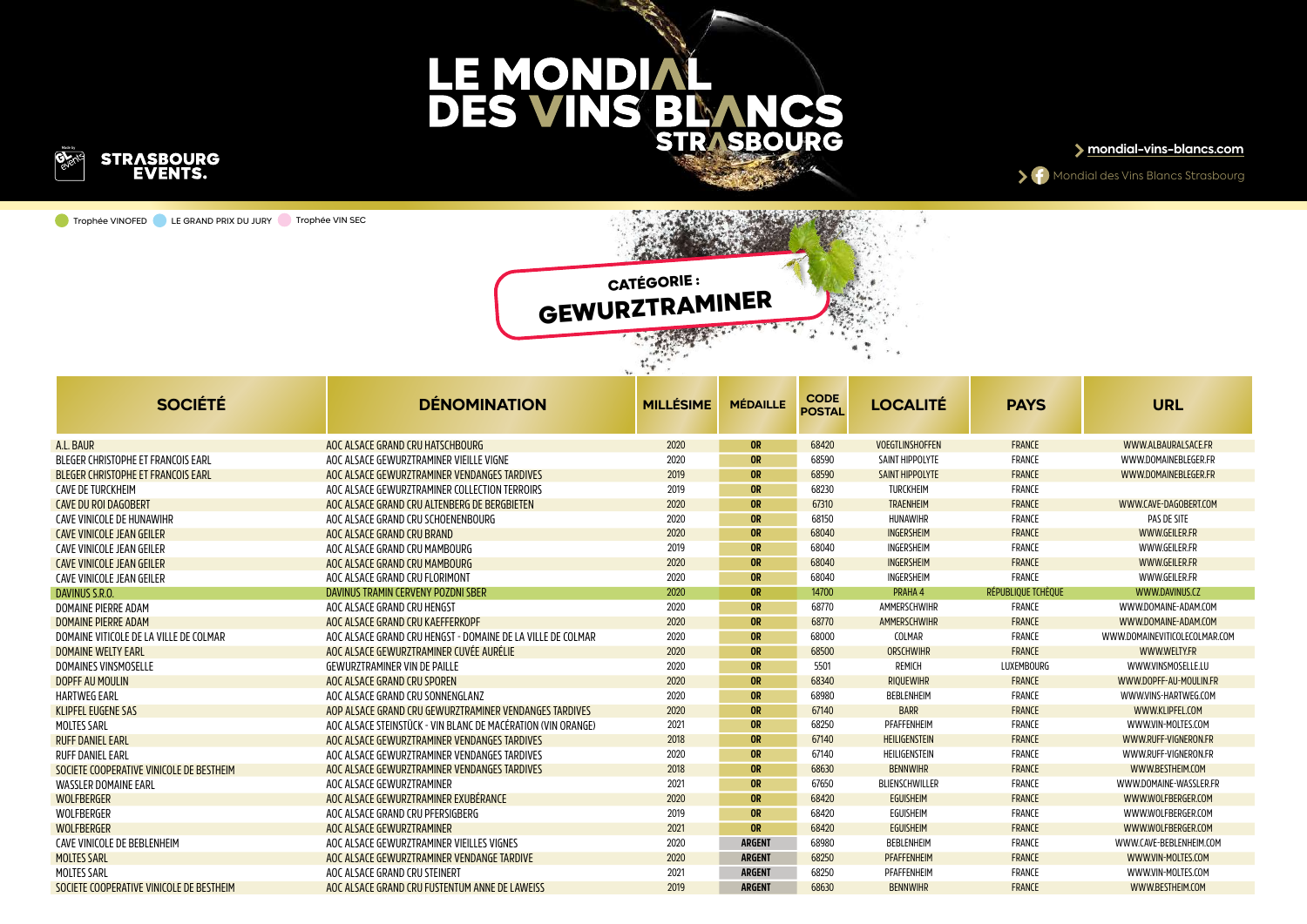

Trophée VINOFED LE GRAND PRIX DU JURY Trophée VIN SEC





| <b>SOCIÉTÉ</b>                                       | <b>DÉNOMINATION</b>                        | <b>MILLÉSIME</b> | <b>MÉDAILLE</b> | <b>CODE</b><br><b>POSTAL</b> | <b>LOCALITÉ</b>   | <b>PAYS</b>      | URL                      |
|------------------------------------------------------|--------------------------------------------|------------------|-----------------|------------------------------|-------------------|------------------|--------------------------|
| OSTROZOVIC SPOL. S.R.O.                              | OSTROZOVIC. MUSKAT ZLTY. SLAMOVY. SATURNIA | 2018             | <b>GRAND OR</b> | 7682                         | <b>VELKA TRNA</b> | <b>SLOVAOUIE</b> | WWW.OSTROZOVIC.SK        |
| BLEGER CHRISTOPHE ET FRANCOIS EARL                   | AOC ALSACE MUSCAT KAPPELLREBEN             | 2021             | <b>OR</b>       | 68590                        | SAINT HIPPOLYTE   | FRANCE           | WWW.DOMAINEBLEGER.FR     |
| SARL DU MITTELBOURG - DOMAINE SCHERB BERNARD ET FLIS | AOC ALSACE MUSCAT VENDANGES TARDIVES       | 2018             | <b>OR</b>       | 68420                        | GUEBERSCHWIHR     | FRANCE           | WWW.SCHERB.FR            |
| SIMON ALINE ET REMY DOMAINE                          | AOC ALSACE MUSCAT VENDANGES TARDIVES       | 2020             | <b>OR</b>       | 68590                        | SAINT HIPPOLYTE   | FRANCE           | WWW.DOMAINE-SIMON.FR     |
| WEINGUT KARL VEIT                                    | MUSCARIS AUSLESE - MONZELER KÄTZCHEN       | 2020             | <b>OR</b>       | 54518                        | OSANN-MONZEL      | ALLEMAGNE        | WWW.WEINGUT-KARL-VEIT.DE |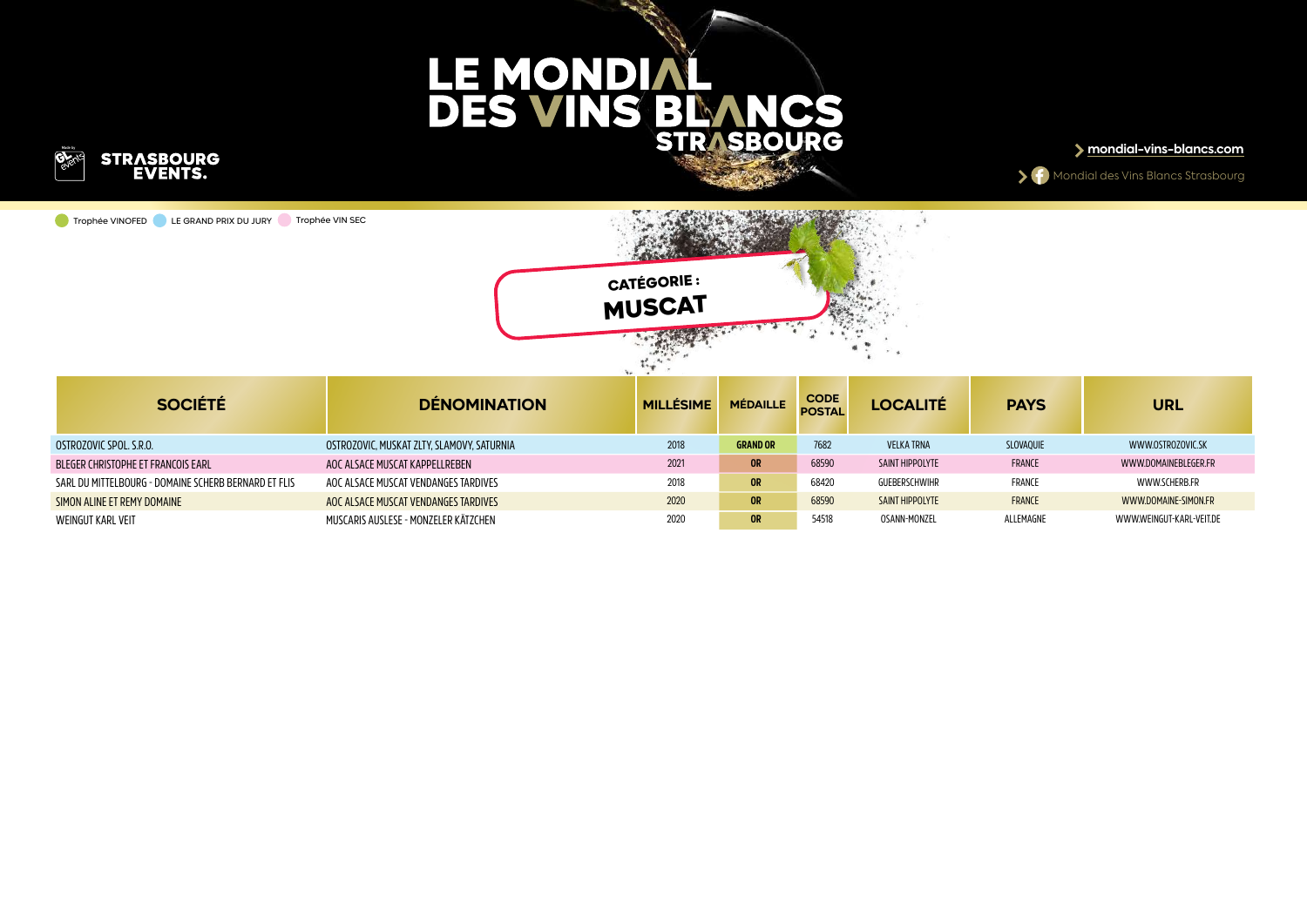

Trophée VINOFED LE GRAND PRIX DU JURY Trophée VIN SEC

**mondial-vins-blancs.com**





| SOCIÉTÉ                                            | <b>DÉNOMINATION</b>                    | <b>MILLÉSIME</b> | <b>MÉDAILLE</b> | <b>CODE</b><br><b>POSTAL</b> | <b>LOCALITÉ</b> | <b>PAYS</b>      | <b>URL</b>               |
|----------------------------------------------------|----------------------------------------|------------------|-----------------|------------------------------|-----------------|------------------|--------------------------|
| WEINGUT WERNER ANSELMANN & GEBRÜDER ANSELMANN GMBH | WEISSBURGUNDER TROCKEN                 | 2021             | <b>GRAND OR</b> | 67483                        | EDESHEIM        | ALLEMAGNE        | WWW.WEINGUT-ANSELMANN.DE |
| CAVE VINICOLE DE HUNAWIHR                          | AOC ALSACE PINOT BLANC                 | 2021             | <b>OR</b>       | 68150                        | <b>HUNAWIHR</b> | <b>FRANCE</b>    | PAS DE SITE              |
| FROEHLICH FERNAND ET FILS EARL                     | AOC ALSACE PINOT BLANC                 | 2021             | <b>OR</b>       | 68150                        | <b>OSTHEIM</b>  | FRANCE           | WWW.DOMAINE-FROEHLICH.FR |
| CAVE VINICOLE DE HUNAWIHR                          | AOC ALSACE PINOT BLANC VIEILLES VIGNES | 2021             | <b>ARGENT</b>   | 68150                        | <b>HUNAWIHR</b> | <b>FRANCE</b>    | PAS DE SITE              |
| MOLTES SARL                                        | AOC ALSACE PINOT BLANC TRADITION       | 2021             | <b>ARGENT</b>   | 68250                        | PFAFFENHEIM     | FRANCE           | WWW.VIN-MOLTES.COM       |
| VPS - VINOHRADNICTVO PAVELKA A SYN. S.R.O.         | PAVELKA PINOT BLANC                    | 2021             | <b>ARGENT</b>   | 90201                        | PEZINOK         | <b>SLOVAOUIE</b> | WWW.PAVELKAVINO.SK       |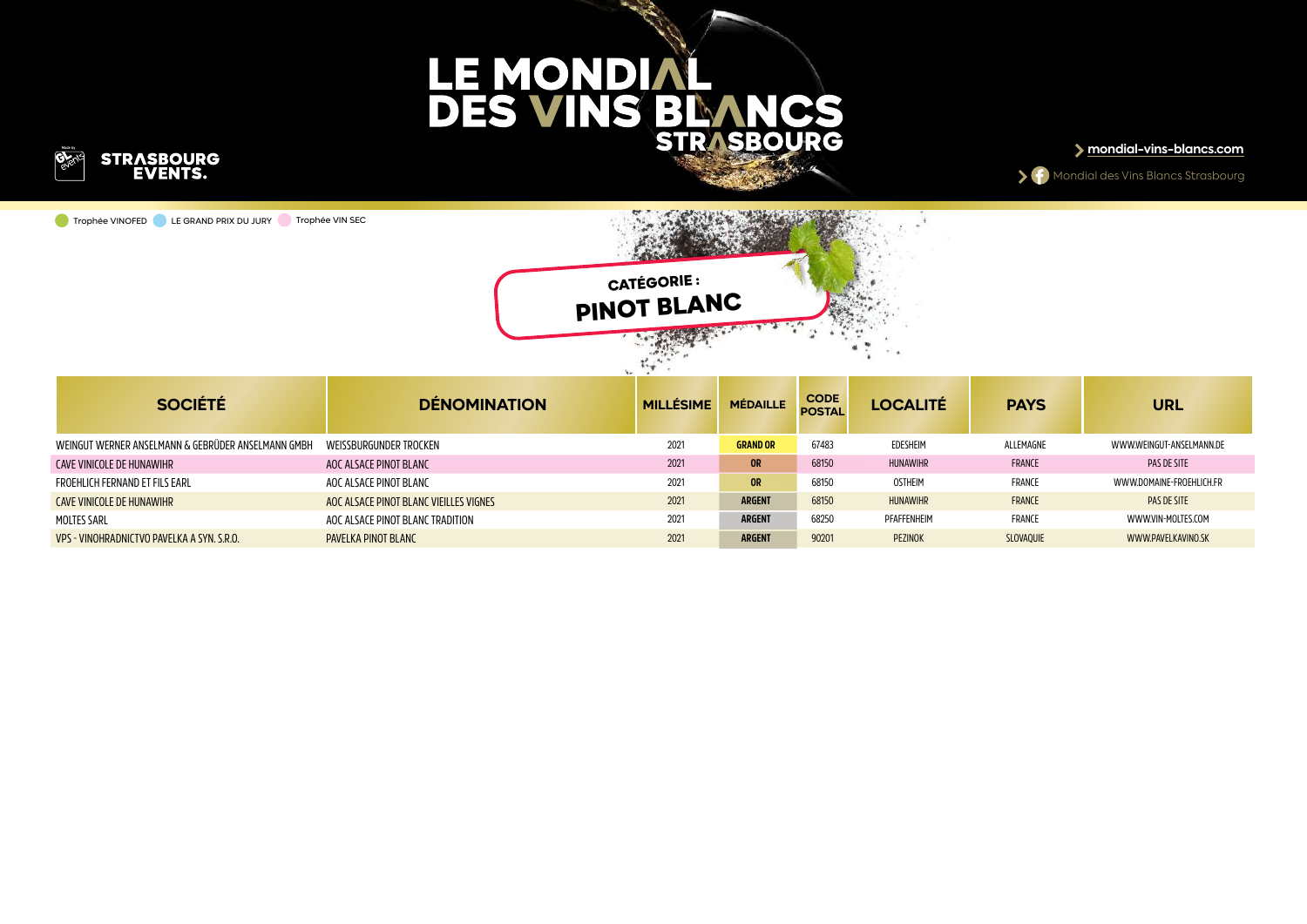

Trophée VINOFED LE GRAND PRIX DU JURY Trophée VIN SEC





| <b>SOCIÉTÉ</b>                                       | <b>DÉNOMINATION</b>                                          | <b>MILLÉSIME</b> | <b>MÉDAILLE</b> | <b>CODE</b><br><b>POSTAL</b> | <b>LOCALITÉ</b>        | <b>PAYS</b>        | <b>URL</b>                    |
|------------------------------------------------------|--------------------------------------------------------------|------------------|-----------------|------------------------------|------------------------|--------------------|-------------------------------|
| SARL DU MITTELBOURG - DOMAINE SCHERB BERNARD ET FLIS | AOC ALSACE PINOT GRIS SÉLECTION DE GRAINS NOBLES             | 2017             | <b>GRAND OR</b> | 68420                        | GUEBERSCHWIHR          | FRANCE             | WWW.SCHERB.FR                 |
| A.L. BAUR                                            | AOC ALSACE GRAND CRU HATSCHBOURG                             | 2020             | <b>OR</b>       | 68420                        | <b>VOEGTLINSHOFFEN</b> | <b>FRANCE</b>      | WWW.ALBAURALSACE.FR           |
| <b>CATTIN FRERES</b>                                 | AOC ALSACE GRAND CRU PFINGSTBERG                             | 2018             | <b>OR</b>       | 68420                        | VOEGTLINSHOFFEN        | FRANCE             | WWW.CATTIN.FR                 |
| <b>CAVE DE TURCKHEIM</b>                             | AOC ALSACE PINOT GRIS MARNES ET CALCAIRES                    | 2020             | <b>OR</b>       | 68230                        | <b>TURCKHEIM</b>       | <b>FRANCE</b>      |                               |
| <b>CAVE DE TURCKHEIM</b>                             | AOC ALSACE PINOT GRIS GRANITE DE LA VALLÉE                   | 2020             | <b>OR</b>       | 68230                        | <b>TURCKHEIM</b>       | FRANCE             |                               |
| <b>DOMAINES SCHLUMBERGER</b>                         | AOC ALSACE GRAND CRU KITTERLÉ                                | 2015             | OR              | 68500                        | GUEBWILLER             | <b>FRANCE</b>      | WWW.DOMAINES-SCHLUMBERGER.COM |
| DOPFF AU MOULIN                                      | AOC ALSACE PINOT GRIS VENDANGES TARDIVES                     | 2018             | <b>OR</b>       | 68340                        | RIQUEWIHR              | <b>FRANCE</b>      | WWW.DOPFF-AU-MOULIN.FR        |
| LE FELSBERG EARL - GEIGER KOENIG                     | AOC ALSACE PINOT GRIS PARFUM D'AUTOMNE                       | 2020             | <b>OR</b>       | 67140                        | BERNARDVILLE           | <b>FRANCE</b>      | WWW.VINS-GEIGER-KOENIG.COM    |
| <b>LORENTZ GUSTAVE SAS</b>                           | AOC ALSACE GRAND CRU KANZLERBERG                             | 2015             | <b>OR</b>       | 68750                        | BERGHEIM               | <b>FRANCE</b>      | WWW.GUSTAVELORENTZ.COM        |
| <b>LORENTZ GUSTAVE SAS</b>                           | AOC ALSACE GRAND CRU ALTENBERG DE BERGHEIM - VIEILLES VIGNES | 2015             | <b>OR</b>       | 68750                        | <b>BERGHEIM</b>        | <b>FRANCE</b>      | WWW.GUSTAVELORENTZ.COM        |
| MOCHEL FREDERIC ET FILS EARL                         | AOC ALSACE PINOT GRIS VENDANGES TARDIVES                     | 2018             | <b>OR</b>       | 67310                        | TRAENHEIM              | FRANCE             | WWW.MOCHEL.ALSACE             |
| <b>MOLTES SARL</b>                                   | AOC ALSACE GRAND CRU STEINERT                                | 2020             | <b>OR</b>       | 68250                        | PFAFFENHEIM            | <b>FRANCE</b>      | WWW.VIN-MOLTES.COM            |
| NICOLLET EARL                                        | AOC ALSACE GRAND CRU ZINNKOEPFLÉ                             | 2021             | <b>OR</b>       | 68570                        | SOULTZMATT             | FRANCE             | WWW.VINS-NICOLLET.FR          |
| SOCIETE COOPERATIVE VINICOLE DE BESTHEIM             | AOC ALSACE GRAND CRU ZINNKOEPFLÉ                             | 2018             | <b>OR</b>       | 68630                        | <b>BENNWIHR</b>        | FRANCE             | WWW.BESTHEIM.COM              |
| VINO MATYSAK S.R.O.                                  | PINOT GRIS. VYBER Z HROZNA                                   | 2021             | <b>OR</b>       | 90201                        | PEZINOK                | SLOVAQUIE          | WWW.VINOMATYSAK.SK            |
| <b>BAUR JEAN-LOUIS EARL</b>                          | AOC ALSACE GRAND CRU PFERSIGBERG                             | 2021             | <b>ARGENT</b>   | 68420                        | <b>EGUISHEIM</b>       | <b>FRANCE</b>      | WWW.LEON-BAUR.COM             |
| CAVE DE TURCKHEIM                                    | AOC ALSACE GRAND CRU BRAND                                   | 2020             | <b>ARGENT</b>   | 68230                        | TURCKHEIM              | FRANCE             |                               |
| DOMAINES VINSMOSELLE                                 | <b>GRAND 1ER CRU MERTERT ROSENBERG</b>                       | 2020             | <b>ARGENT</b>   | 5501                         | <b>REMICH</b>          | <b>LUXEMBOURG</b>  | WWW.VINSMOSELLE.LU            |
| FLECK RENE ET FILLE DOMAINE                          | AOC ALSACE PINOT GRIS «GOLD ZINN»                            | 2020             | <b>ARGENT</b>   | 68570                        | SOULTZMATT             | FRANCE             | WWW.RENEFLECK.COM             |
| <b>MARTISCHANG HENRI ET FILS EARL</b>                | AOC ALSACE GRAND CRU STEINERT                                | 2020             | <b>ARGENT</b>   | 68250                        | PFAFFENHEIM            | <b>FRANCE</b>      |                               |
| SOCIETE COOPERATIVE VINICOLE DE BESTHEIM             | AOC ALSACE GRAND CRU FUSTENTUM ANNE DE LAWEISS               | 2017             | <b>ARGENT</b>   | 68630                        | <b>BENNWIHR</b>        | <b>FRANCE</b>      | WWW.BESTHEIM.COM              |
| STRAUB JOSEPH ET FILS EARL                           | AOC ALSACE PINOT GRIS VIEILLES VIGNES                        | 2021             | <b>ARGENT</b>   | 67650                        | <b>BLIENSCHWILLER</b>  | FRANCE             | WWW.VINS-STRAUB.FR            |
| VICAN RODINNE VINARSTVI S.R.O.                       | RULANDSKÉ SEDÉ, POZDNI SBER - SUCHÉ                          | 2020             | <b>ARGENT</b>   | 60200                        | <b>BRNO</b>            | RÉPUBLIQUE TCHÈQUE | WWW.VICAN.WINE                |
| VINO MRVA & STANCO A.S.                              | PINOT GRIS (MODRA), ROCNIK                                   | 2021             | <b>ARGENT</b>   | 91701                        | <b>TRNAVA</b>          | SLOVAQUIE          | WWW.MRVASTANKO.SK             |
| VINSELEKT MICHLOVSKY A.S.                            | RULANDSKÉ SEDÉ MORANSKÉ ZEMSKÉ VINO                          | 2020             | <b>ARGENT</b>   | 69103                        | RAKVICE                | RÉPUBLIOUE TCHÈOUE | WWW.MICHLOVSKY.COM            |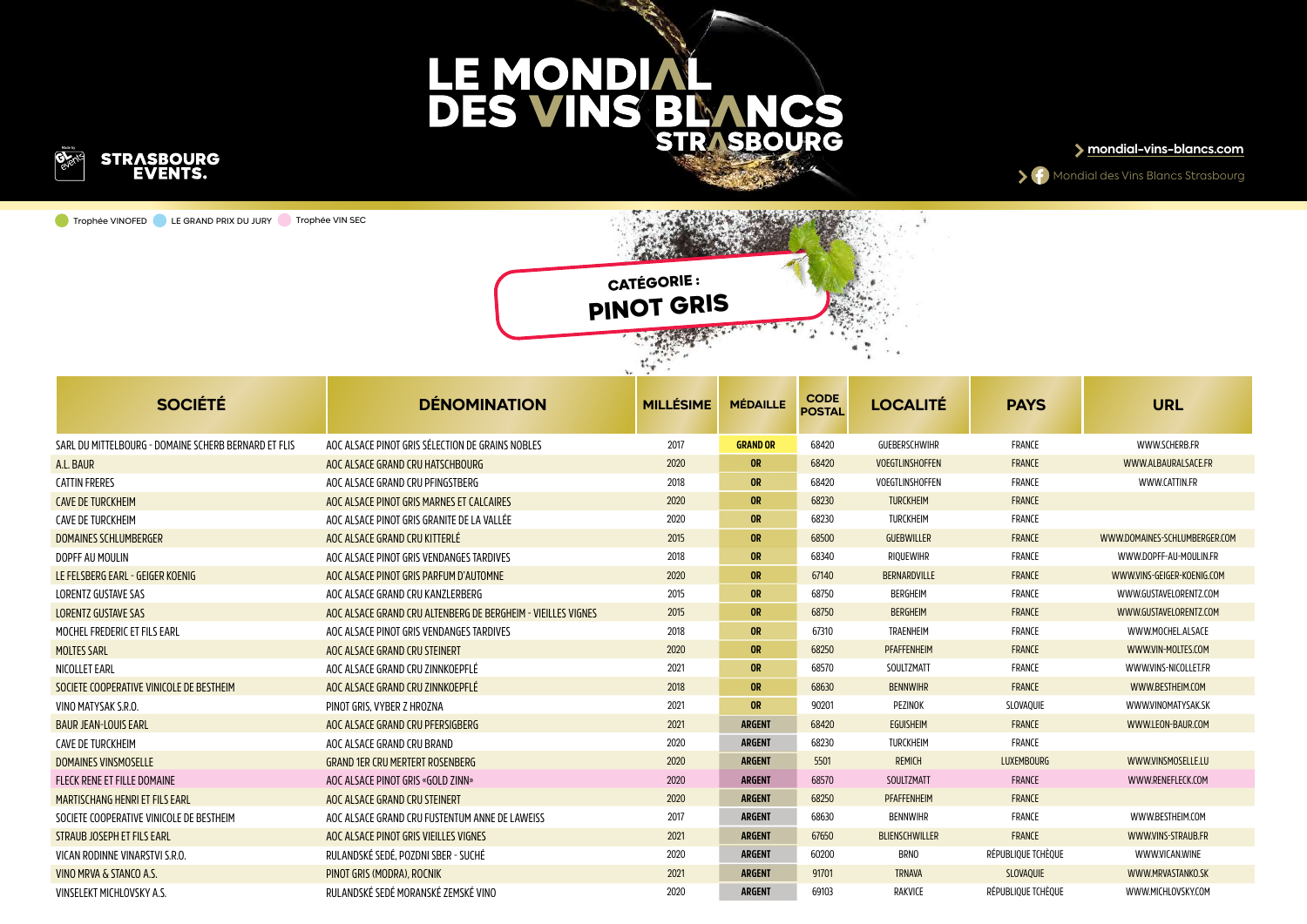

Trophée VINOFED LE GRAND PRIX DU JURY Trophée VIN SEC





| <b>SOCIÉTÉ</b>                           | <b>DÉNOMINATION</b>                                          | <b>MILLÉSIME</b> | <b>MÉDAILLE</b> | <b>CODE</b><br><b>POSTAL</b> | <b>LOCALITÉ</b>          | <b>PAYS</b>        | <b>URL</b>                |
|------------------------------------------|--------------------------------------------------------------|------------------|-----------------|------------------------------|--------------------------|--------------------|---------------------------|
| ARTHUR METZ SAS                          | AOC ALSACE GRAND CRU ALTENBERG DE WOLXHEIM - ARTHUR METZ     | 2020             | <b>OR</b>       | 67520                        | MARLENHEIM               | FRANCE             | WWW.ARTHURMETZ.COM        |
| BLEGER CHRISTOPHE ET FRANCOIS EARL       | AOC ALSACE RIESLING BOUOUET DE CLÉMENCE                      | 2020             | <b>OR</b>       | 68590                        | SAINT HIPPOLYTE          | FRANCE             | WWW.DOMAINEBLEGER.FR      |
| BORES MARIE-CLAIRE ET PIERRE EARL        | AOC ALSACE RIESLING RÊVE DE PIERRES VENDANGES TARDIVEZ       | 2020             | <b>OR</b>       | 67140                        | REICHSFELD               | FRANCE             | WWW.DOMAINE-BORES.FR      |
| <b>CATTIN FRERES</b>                     | AOC ALSACE GRAND CRU EICHBERG                                | 2019             | <b>OR</b>       | 68420                        | VOEGTLINSHOFFEN          | FRANCE             | WWW.CATTIN.FR             |
| CAVE DU ROI DAGOBERT                     | AOC ALSACE RIESLING RACINES ET TERROIRS                      | 2020             | <b>OR</b>       | 67310                        | <b>TRAENHEIM</b>         | FRANCE             | WWW.CAVE-DAGOBERT.COM     |
| <b>CAVE DU ROI DAGOBERT</b>              | AOC ALSACE RIESLING VIEILLES VIGNES                          | 2020             | <b>OR</b>       | 67310                        | <b>TRAENHEIM</b>         | FRANCE             | WWW.CAVE-DAGOBERT.COM     |
| CAVE VINICOLE DE CLEEBOURG               | AOC ALSACE RIESLING KAMMERBERG                               | 2019             | <b>OR</b>       | 67160                        | <b>CLEEBOURG</b>         | FRANCE             | WWW.CAVE-CLEEBOURG.COM    |
| DOMAINES VINSMOSELLE                     | <b>RIESLING VIN DE PAILLE</b>                                | 2020             | <b>OR</b>       | 5501                         | <b>REMICH</b>            | <b>LUXEMBOURG</b>  | WWW.VINSMOSELLE.LU        |
| <b>FAUTOR WINERY</b>                     | <b>LATE HARVEST RHEIN</b>                                    | 2017             | <b>OR</b>       | 2004                         | CHISINAU                 | MOLDAVIE           | WWW.FAUTOR.WINE           |
| <b>GINGLINGER PIERRE HENRI EARL</b>      | AOC ALSACE GRAND CRU EICHBERG                                | 2019             | <b>OR</b>       | 68420                        | <b>EGUISHEIM</b>         | FRANCE             | WWW.VINS-GINGLINGER.COM   |
| <b>HARTWEG EARL</b>                      | AOC ALSACE GRAND CRU MANDELBERG                              | 2020             | <b>OR</b>       | 68980                        | BEBLENHEIM               | FRANCE             | WWW.VINS-HARTWEG.COM      |
| <b>KEUKA LAKE VINEYARDS</b>              | KEUKA LAKE VINEYARDS 20 ROWS DRY RIESLING FINGER LAKES       | 2020             | <b>OR</b>       | 14840                        | <b>HAMMONDSPORT - NY</b> | <b>ETATS-UNIS</b>  | WWW.KLVINEYARDS.COM       |
| KIRRENBOURG DOMAINE                      | AOC ALSACE GRAND CRU SCHLOSSBERG K                           | 2019             | <b>OR</b>       | 68240                        | KAYSERSBERG - VIGNOBLE   | FRANCE             | WWW.DOMAINEKIRRENBOURG.FR |
| KOCH PIERRE ET FILS EARL                 | AOC ALSACE LIEU-DIT ZELLBERG                                 | 2020             | <b>OR</b>       | 67680                        | <b>NOTHALTEN</b>         | FRANCE             | WWW.PIERREKOCH.COM        |
| LORENTZ GUSTAVE SAS                      | AOC ALSACE GRAND CRU ALTENBERG DE BERGHEIM - VIEILLES VIGNES | 2017             | <b>OR</b>       | 68750                        | BERGHEIM                 | FRANCE             | WWW.GUSTAVELORENTZ.COM    |
| <b>MARTISCHANG HENRI ET FILS EARL</b>    | AOC ALSACE GRAND CRU STEINERT                                | 2021             | <b>OR</b>       | 68250                        | PFAFFENHEIM              | FRANCE             |                           |
| RUHLMANN-SCHUTZ SARL                     | AOC ALSACE RIESLING VENDANGES TARDIVES                       | 2020             | <b>OR</b>       | 67650                        | DAMBACH-LA-VILLE         | FRANCE             | WWW.RUHLMANN-SCHUTZ.FR    |
| SOCIETE COOPERATIVE VINICOLE DE BESTHEIM | AOC ALSACE GRAND CRU ZINNKOEPFLÉ                             | 2019             | <b>OR</b>       | 68630                        | <b>BENNWIHR</b>          | FRANCE             | WWW.BESTHEIM.COM          |
| <b>ARBA WINE</b>                         | AK ARBA KAZAKH RIESLING                                      | 2018             | <b>ARGENT</b>   | 40031                        | ALMATY                   | KAZAKHSTAN         | WWW.ARBAWINE.COM          |
| <b>BW VINARSTVI A.S.</b>                 | <b>RIESLING RESERVA</b>                                      | 2017             | <b>ARGENT</b>   | 69602                        | <b>RATISKOVICE</b>       | RÉPUBLIOUE TCHÈOUE | WWW.BVVINARSTVI.CZ        |
| BERNHARD JEAN-MARC ET FREDERIC EARL      | AOC ALSACE RIESLING                                          | 2021             | <b>ARGENT</b>   | 68230                        | KATZENTHAL               | FRANCE             | WWW.JEANMARCBERNHARD.FR   |
| <b>BORES MARIE-CLAIRE ET PIERRE EARL</b> | AOC ALSACE RIESLING RÊVE DE PIERRES                          | 2019             | <b>ARGENT</b>   | 67140                        | <b>REICHSFELD</b>        | FRANCE             | WWW.DOMAINE-BORES.FR      |
| CAVE DE TURCKHEIM                        | AOC ALSACE GRAND CRU BRAND                                   | 2020             | <b>ARGENT</b>   | 68230                        | TURCKHEIM                | FRANCE             |                           |
| <b>CAVE VINICOLE DE HUNAWIHR</b>         | AOC ALSACE GRAND CRU OSTERBERG                               | 2021             | <b>ARGENT</b>   | 68150                        | <b>HUNAWIHR</b>          | FRANCE             | PAS DE SITE               |
| CAVE VINICOLE DE HUNAWIHR                | AOC ALSACE GRAND CRU ROSACKER                                | 2021             | <b>ARGENT</b>   | 68150                        | HUNAWIHR                 | FRANCE             | PAS DE SITE               |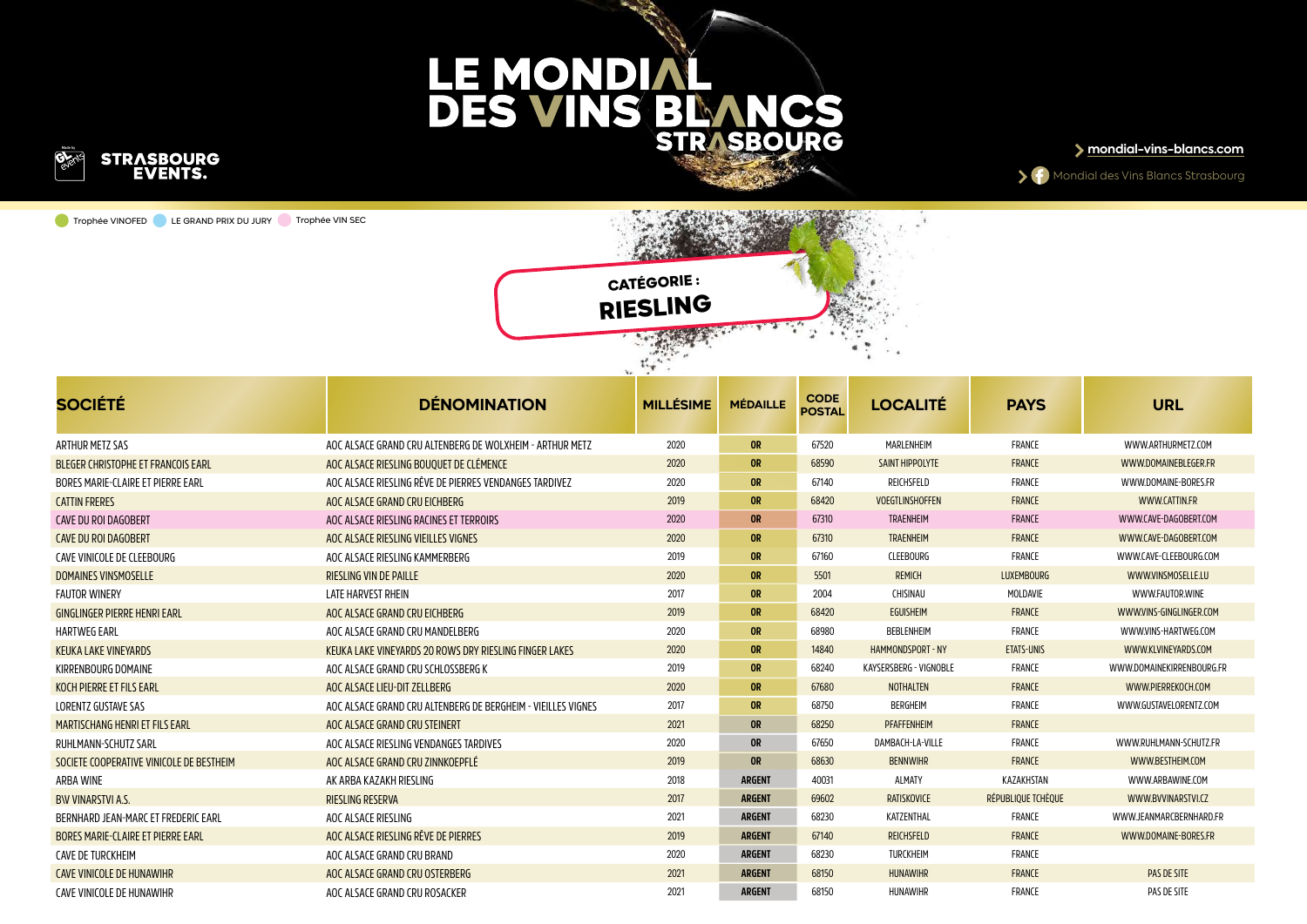

**mondial-vins-blancs.com**

Mondial des Vins Blancs Strasbourg

Trophée VINOFED LE GRAND PRIX DU JURY Trophée

| <b>SOCIÉTÉ</b>                                       | <b>DENOMINATION</b>                                            | <b>MILLÉSIME</b> | <b>MÉDAILLE</b> | <b>CODE</b><br><b>POSTAL</b> | <b>LOCALITÉ</b>          | <b>PAYS</b>        | <b>URL</b>                |
|------------------------------------------------------|----------------------------------------------------------------|------------------|-----------------|------------------------------|--------------------------|--------------------|---------------------------|
| CAVE VINICOLE JEAN GEILER                            | AOC ALSACE GRAND CRU SOMMERBERG                                | 2020             | <b>ARGENT</b>   | 68040                        | INGERSHEIM               | FRANCE             | WWW.GEILER.FR             |
| DOMAINE PIERRE ADAM                                  | AOC ALSACE GRAND CRU KAEFFERKOPF                               | 2020             | <b>ARGENT</b>   | 68770                        | AMMERSCHWIHR             | FRANCE             | WWW.DOMAINE-ADAM.COM      |
| DOMAINE PIERRE ADAM                                  | AOC ALSACE GRAND CRU SCHLOSSBERG                               | 2020             | <b>ARGENT</b>   | 68770                        | AMMERSCHWIHR             | FRANCE             | WWW.DOMAINE-ADAM.COM      |
| DOMAINES VINSMOSELLE                                 | <b>GRAND 1ER CRU WELLENSTEIN KURSCHELS</b>                     | 2020             | <b>ARGENT</b>   | 5501                         | <b>REMICH</b>            | <b>LUXEMBOURG</b>  | WWW.VINSMOSELLE.LU        |
| DOMDECHANT WERNER'SCHES WEINGUT                      | HOCHHEIMER RIESLING KABINETT                                   | 2021             | <b>ARGENT</b>   | 65239                        | HOCHHEIM                 | ALLEMAGNE          | WWW.DOMDECHANTWERNER.COM  |
| DOMDECHANT WERNER'SCHES WEINGUT                      | HOCHHEIMER DOMDECHANEY VDP. ERSTE LAGE                         | 2021             | <b>ARGENT</b>   | 65239                        | <b>HOCHHEIM</b>          | ALLEMAGNE          | WWW.DOMDECHANTWERNER.COM  |
| DOMDECHANT WERNER'SCHES WEINGUT                      | HOCHHEIMER KIRCHENSTÜCK RIESLING TROCKEN VDP. ERSTE LAGE       | 2021             | <b>ARGENT</b>   | 65239                        | HOCHHEIM                 | ALLEMAGNE          | WWW.DOMDECHANTWERNER.COM  |
| <b>DOPFF AU MOULIN</b>                               | AOC ALSACE GRAND CRU SCHOENENBOURG                             | 2019             | <b>ARGENT</b>   | 68340                        | <b>RIOUEWIHR</b>         | FRANCE             | WWW.DOPFF-AU-MOULIN.FR    |
| FLECK RENE ET FILLE DOMAINE                          | AOC ALSACE GRAND CRU ZINNKOEPFLÉ «CUVÉE LOUIS»                 | 2020             | <b>ARGENT</b>   | 68570                        | SOULTZMATT               | FRANCE             | WWW.RENEFLECK.COM         |
| <b>GOETZ MATHIEU ET LOUIS EARL</b>                   | AOC ALSACE RIESLING                                            | 2021             | <b>ARGENT</b>   | 67120                        | <b>WOLXHEIM</b>          | FRANCE             | WWW.VINS-GOETZ.FR         |
| <b>HAULLER FAMILLE</b>                               | AOP ALSACE GRAND CRU FRANKSTEIN                                | 2019             | <b>ARGENT</b>   | 67650                        | DAMBACH-LA-VILLE         | FRANCE             | WWW.FAMILLEHAULLER.COM    |
| <b>KEUKA LAKE VINEYARDS</b>                          | KEUKA LAKE VINEYARDS FALLING MAN DRY RIESLING                  | 2020             | <b>ARGENT</b>   | 14840                        | <b>HAMMONDSPORT - NY</b> | <b>ETATS-UNIS</b>  | WWW.KLVINEYARDS.COM       |
| KIRRENBOURG DOMAINE                                  | AOC ALSACE RIESLING ROCHE GRANITIOUE                           | 2019             | <b>ARGENT</b>   | 68240                        | KAYSERSBERG - VIGNOBLE   | FRANCE             | WWW.DOMAINEKIRRENBOURG.FR |
| KOCH PIERRE ET FILS EARL                             | AOC ALSACE GRAND CRU WIEBELSBERG                               | 2018             | <b>ARGENT</b>   | 67680                        | <b>NOTHALTEN</b>         | FRANCE             | WWW.PIERREKOCH.COM        |
| MOCHEL FREDERIC ET FILS EARL                         | AOC ALSACE GRAND CRU ALTENBERG DE BERGBIETEN - CUVÉE HENRIETTE | 2019             | <b>ARGENT</b>   | 67310                        | TRAENHEIM                | FRANCE             | WWW.MOCHEL.ALSACE         |
| SARL DU MITTELBOURG - DOMAINE SCHERB BERNARD ET FLIS | AOC ALSACE RIESLING VENDANGES TARDIVES                         | 2019             | <b>ARGENT</b>   | 68420                        | <b>GUEBERSCHWIHR</b>     | FRANCE             | WWW.SCHERB.FR             |
| SOCIETE COOPERATIVE VINICOLE DE BESTHEIM             | AOC ALSACE GRAND CRU MAMBOURG                                  | 2020             | <b>ARGENT</b>   | 68630                        | <b>BENNWIHR</b>          | FRANCE             | WWW.BESTHEIM.COM          |
| SOCIETE COOPERATIVE VINICOLE DE BESTHEIM             | AOC ALSACE GRAND CRU SCHLOSSBERG                               | 2019             | <b>ARGENT</b>   | 68630                        | <b>BENNWIHR</b>          | FRANCE             | WWW.BESTHEIM.COM          |
| SPARR PIERRE SUCCESSEURS                             | AOC ALSACE LIEU-DIT ALTENBOURG                                 | 2021             | <b>ARGENT</b>   | 68980                        | BEBLENHEIM               | FRANCE             | WWW.VINS-SPARR.COM        |
| <b>VIAJUR S.R.O.</b>                                 | RIZLING LIEBLING. AOV POLOSLADKÉ                               | 2021             | <b>ARGENT</b>   | 90021                        | <b>SVATY JUR</b>         | <b>SLOVAOUIE</b>   | PAS DE SITE               |
| VICAN RODINNE VINARSTVI S.R.O.                       | RYZLINK RYNSKY. VYBER Z HROZNU - SUCHÉ                         | 2021             | <b>ARGENT</b>   | 60200                        | <b>BRNO</b>              | RÉPUBLIQUE TCHÈQUE | WWW.VICAN.WINE            |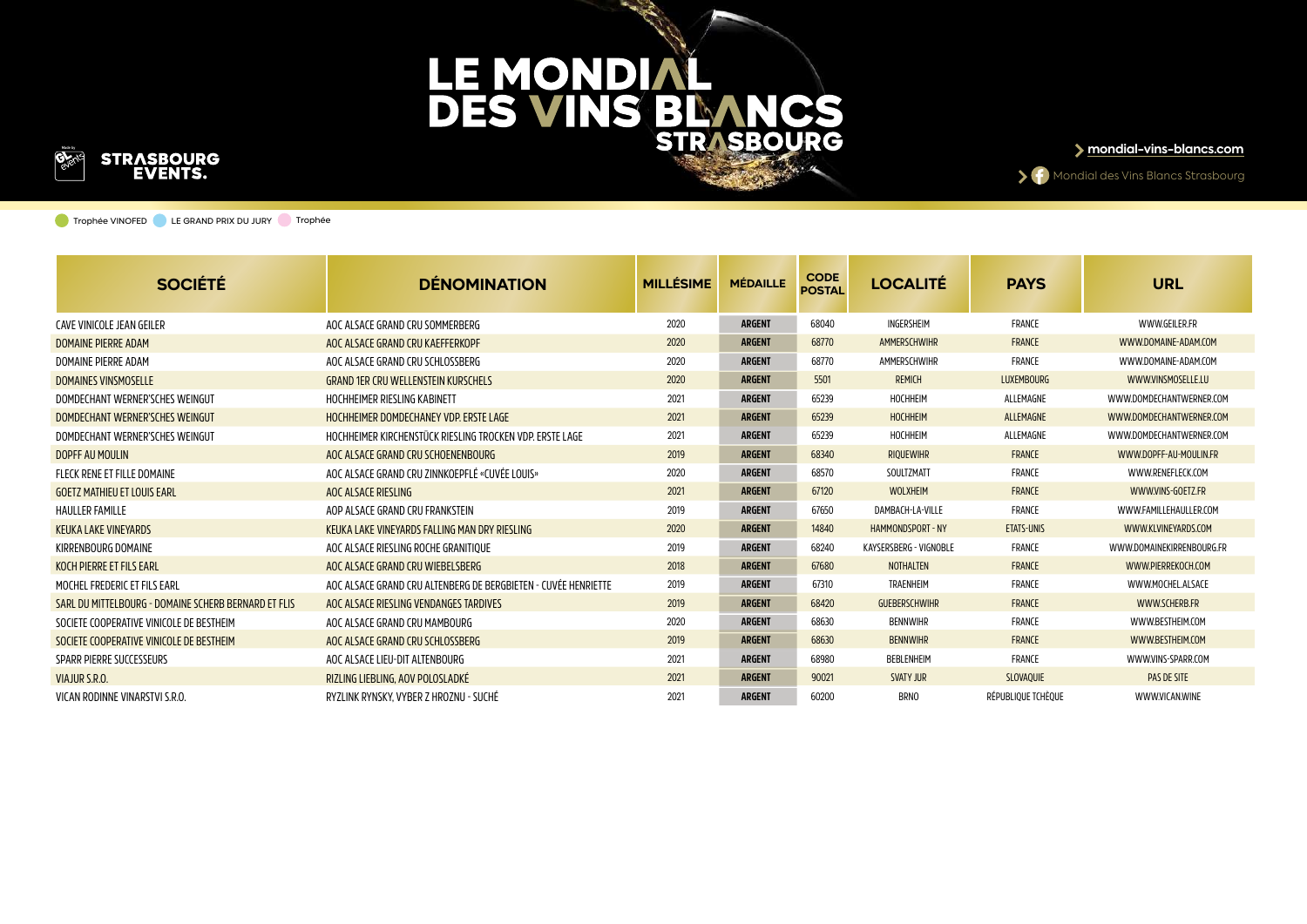

Trophée VINOFED LE GRAND PRIX DU JURY Trophée VIN SEC





| <b>SOCIÉTÉ</b>                 | <b>DÉNOMINATION</b>                          | <b>MILLÉSIME</b> | <b>MÉDAILLE</b> | <b>CODE</b><br><b>POSTAL</b> | <b>LOCALITÉ</b>  | <b>PAYS</b>        | <b>URL</b>             |
|--------------------------------|----------------------------------------------|------------------|-----------------|------------------------------|------------------|--------------------|------------------------|
| BW VINARSTVI A.S.              | SAUVIGNON BARRIOUE RESERVA                   | 2019             | <b>OR</b>       | 69602                        | RATISKOVICE      | RÉPUBLIOUE TCHÈOUE | WWW.BVVINARSTVI.CZ     |
| <b>FAUTOR WINERY</b>           | LATE HARVEST SAUVIGNON BLANC                 | 2017             | <b>OR</b>       | 2004                         | <b>CHISINAU</b>  | MOLDAVIE           | WWW.FAUTOR.WINE        |
| VINARSTVI STEPAN MANAK         | SAUVIGNON BLEND, POZDNI SBER                 | 2021             | <b>OR</b>       | 69649                        | ZADOVICE         | RÉPUBLIOUE TCHÈOUE | WWW.VINARSTVI-MANAK.CZ |
| VINO MRVA & STANCO A.S.        | SAUVIGNON (CACHTICE)                         | 2021             | <b>OR</b>       | 91701                        | <b>TRNAVA</b>    | SLOVAOUIE          | WWW.MRVASTANKO.SK      |
| BW VINARSTVI A.S.              | SAUVIGNON RESERVA                            | 2018             | <b>ARGENT</b>   | 69602                        | RATISKOVICE      | RÉPUBLIOUE TCHÈOUE | WWW.BVVINARSTVI.CZ     |
| <b>BW VINARSTVI A.S.</b>       | SAUVIGNON                                    | 2020             | <b>ARGENT</b>   | 69602                        | RATISKOVICE      | RÉPUBLIOUE TCHÈOUE | WWW.BVVINARSTVI.CZ     |
| KARPATSKA PERLA S.R.O.         | KARPATSKA PERLA. SAUVIGNON BLANC. SUCHY VRCH | 2021             | <b>ARGENT</b>   | 90081                        | SENKVICE         | SLOVAOUIE          | WWW.KARPATSKAPERLA.SK  |
| VIAJUR S.R.O.                  | SAUVIGNON BLANC, AOV SUCHÉ                   | 2021             | <b>ARGENT</b>   | 90021                        | <b>SVATY JUR</b> | <b>SLOVAOUIE</b>   | WWW.                   |
| VICAN RODINNE VINARSTVI S.R.O. | SAUVIGNON, POZDNI SBER - SUCHÉ               | 2021             | <b>ARGENT</b>   | 60200                        | <b>BRNO</b>      | RÉPUBLIOUE TCHÈOUE | <b>WWW.VICAN.WINE</b>  |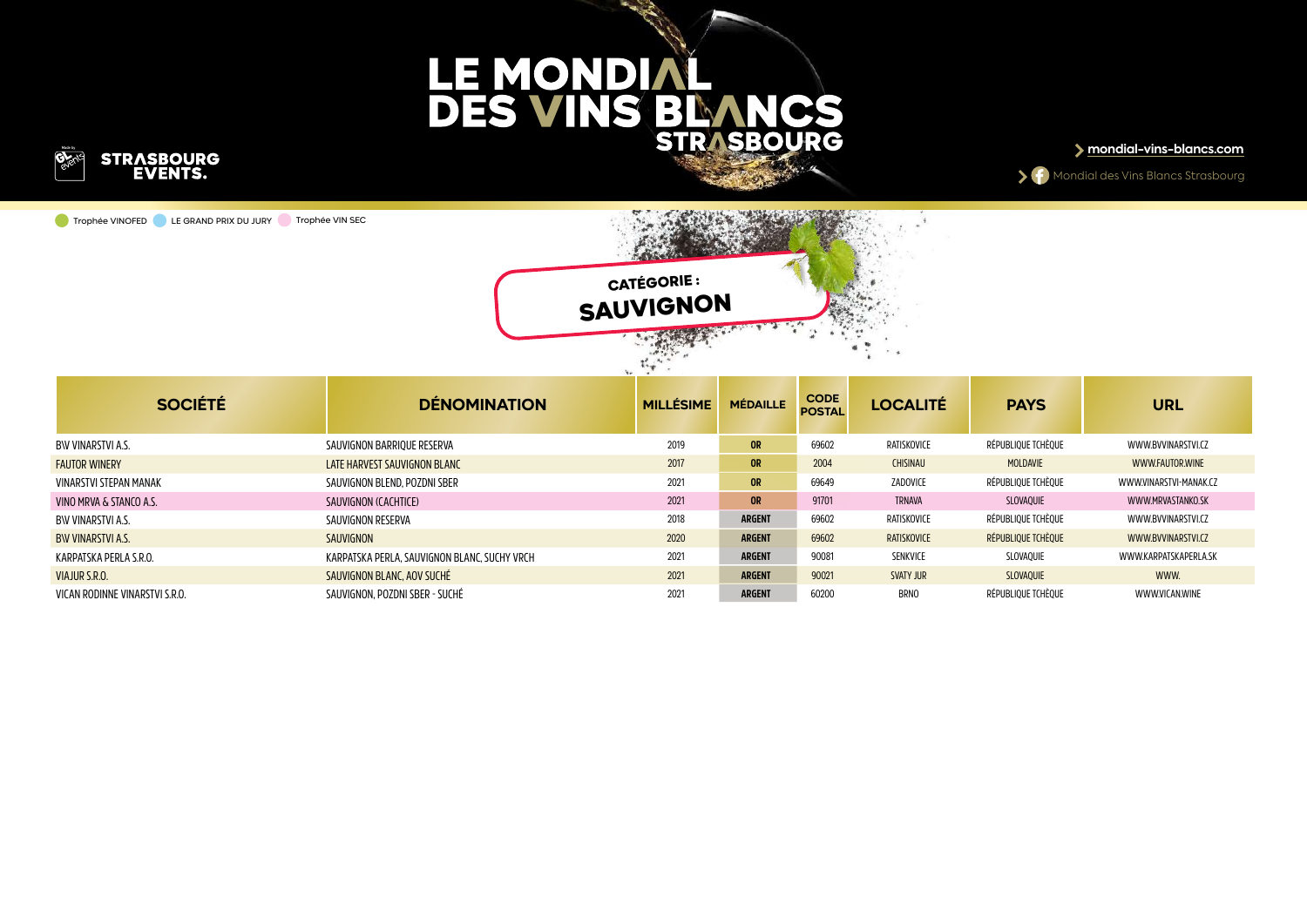

Trophée VINOFED LE GRAND PRIX DU JURY Trophée VIN SEC





| <b>SOCIÉTÉ</b>                    | <b>DÉNOMINATION</b>                                      | <b>MILLÉSIME</b> | <b>MÉDAILLE</b> | <b>CODE</b><br><b>POSTAL</b> | <b>LOCALITÉ</b> | <b>PAYS</b>        | <b>URL</b>            |
|-----------------------------------|----------------------------------------------------------|------------------|-----------------|------------------------------|-----------------|--------------------|-----------------------|
| BW VINARSTVI A.S.                 | GRÜNER SILVANER RESERVA                                  | 2019             | <b>OR</b>       | 69602                        | RATISKOVICE     | RÉPUBLIOUE TCHÈOUE | WWW.BVVINARSTVI.CZ    |
| BORES MARIE-CLAIRE ET PIERRE EARL | AOC ALSACE SYLVANER PERLES RARES                         | 2020             | <b>OR</b>       | 67140                        | REICHSFELD      | FRANCE             | WWW.DOMAINE-BORES.FR  |
| BORES MARIE-CLAIRE ET PIERRE EARL | AOC ALSACE SYLVANER PERLES RARES                         | 2019             | <b>OR</b>       | 67140                        | REICHSFELD      | FRANCE             | WWW.DOMAINE-BORES.FR  |
| VINSELEKT MICHLOVSKY A.S.         | SYLVANSKÉ ZELENÉ POZDNI SBER                             | 2019             | <b>OR</b>       | 69103                        | <b>RAKVICE</b>  | RÉPUBLIQUE TCHÈQUE | WWW.MICHLOVSKY.COM    |
| BECK FRANCIS ET FILS EARL         | AOC ALSACE SYLVANER                                      | 2019             | <b>ARGENT</b>   | 67680                        | EPFIG           | FRANCE             | WWW.FRANCISBECK.COM   |
| SYKORA FINE WINES S.R.O.          | SILVANER LEGENDER                                        | 2020             | <b>ARGENT</b>   | 90091                        | <b>LIMBACH</b>  | <b>SLOVAOUIE</b>   | WWW.ADAMSYKORA.SK     |
| VICAN RODINNE VINARSTVI S.R.O.    | KAREL RODEN EDICE. SYLVANSKÉ ZELENÉ. POZDNI SBER - SUCHÉ | 2021             | <b>ARGENT</b>   | 60200                        | <b>BRNO</b>     | RÉPUBLIOUE TCHÈOUE | <b>WWW.VICAN.WINE</b> |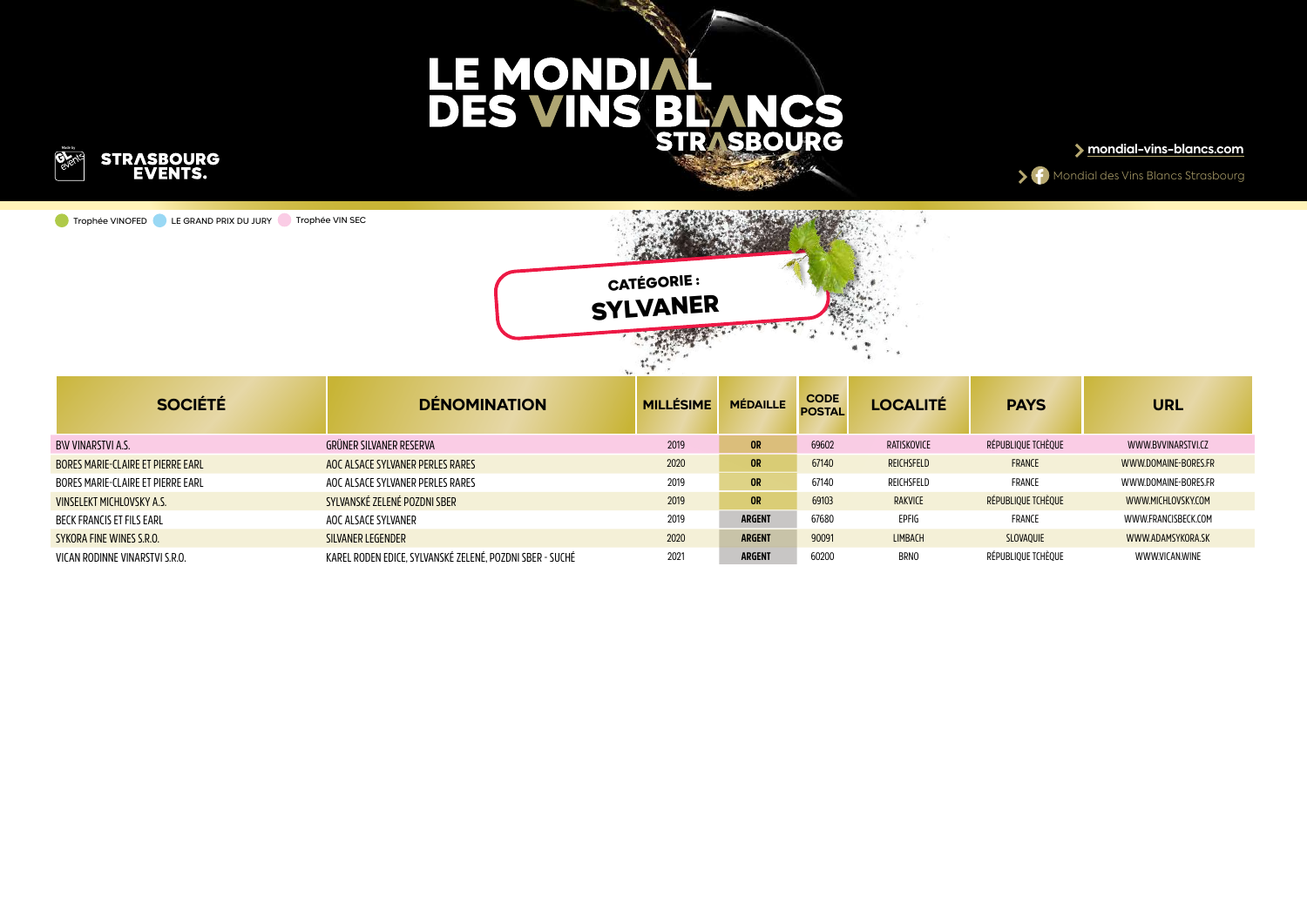

**mondial-vins-blancs.com**

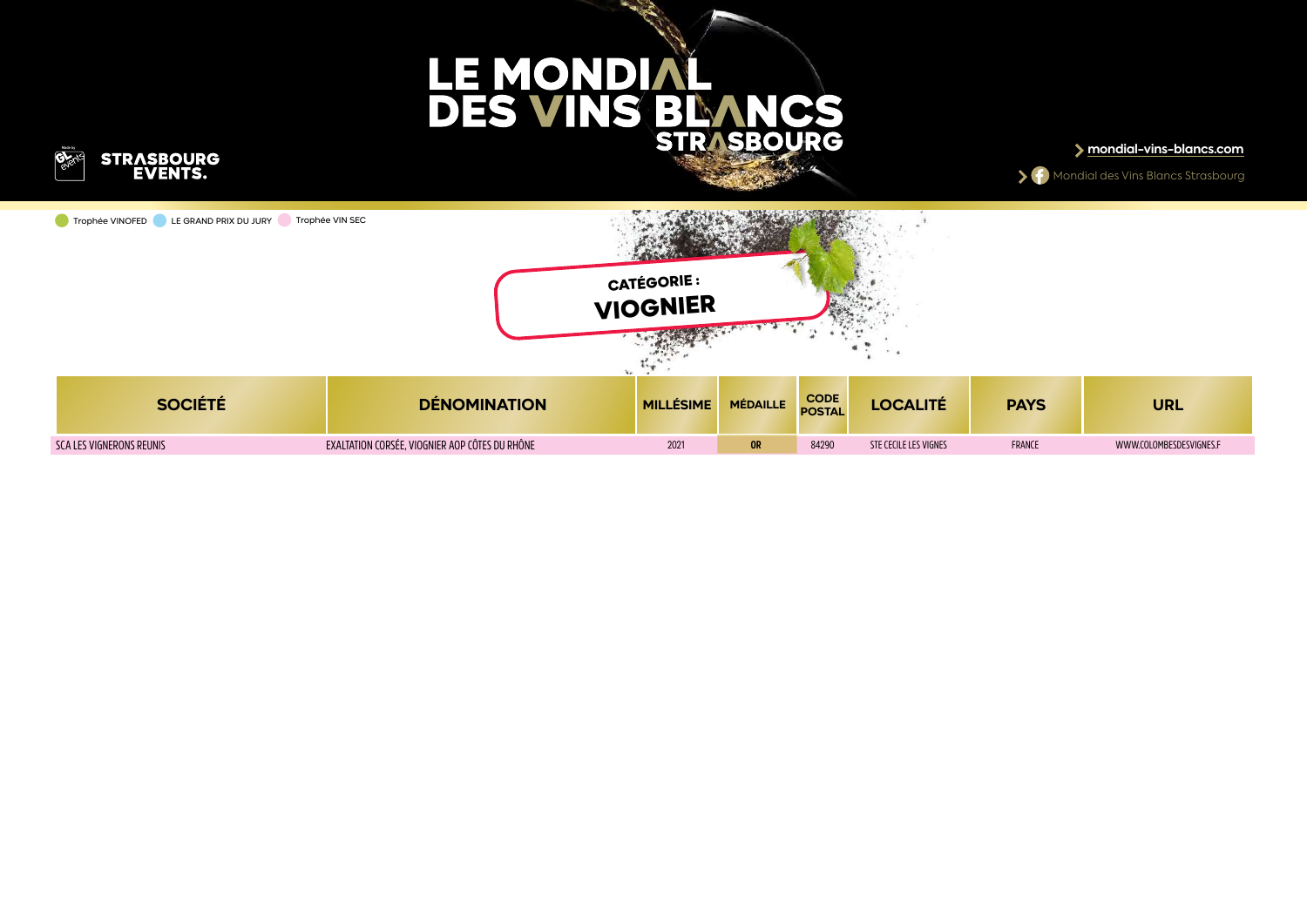

Trophée VINOFED LE GRAND PRIX DU JURY Trophée VIN SEC



Mondial des Vins Blancs Strasbourg

**CATÉGORIE : AUTRE CEPAGE BLANC**

| <b>SOCIÉTÉ</b>                                     | <b>DENOMINATION</b>                                              | <b>MILLÉSIME</b> | <b>MÉDAILLE</b> | <b>CODE</b><br><b>POSTAL</b> | <b>LOCALITÉ</b>      | <b>PAYS</b>        | <b>URL</b>                  |
|----------------------------------------------------|------------------------------------------------------------------|------------------|-----------------|------------------------------|----------------------|--------------------|-----------------------------|
| VINARSTVI PAVLOV SPOL S.R.O.                       | PALAVA. VYBER Z HROZNU                                           | 2020             | <b>OR</b>       | 69201                        | PAVLOV               | RÉPUBLIQUE TCHÈQUE | WWW.BOHEMIASEKT.CZ          |
| VINARSTVI PAVLOV SPOL S.R.O.                       | PALAVA, VYBER Z HROZNU SOLITER                                   | 2020             | <b>OR</b>       | 69201                        | <b>PAVLOV</b>        | RÉPUBLIQUE TCHÈQUE | WWW.BOHEMIASEKT.CZ          |
| ANTONIO FACCHIN & FIGLI SS                         | PROSECCO - DOC TREVISO MILLESIMATO BRUT                          | NON MILLÉSIMÉ    | <b>ARGENT</b>   | 31020                        | SAN POLO DI PIAVE    | <b>ITALIE</b>      | WWW.ANTONIOFACCHIN.COM      |
| <b>BOHEMIA SEKT S.R.O.</b>                         | BOHEMIA SEKT PRESTIGE 36 BRUT - MÉTHODE TRADITIONNELLE           | 2015             | <b>ARGENT</b>   | 33202                        | <b>STARY PLZENEC</b> | RÉPUBLIQUE TCHÈQUE | WWW.BOHEMIASEKT.CZ          |
| <b>BOTT FRERES SAS</b>                             | AOC ALSACE AUXERROIS RÉSERVE PERSONNELLE                         | 2021             | <b>ARGENT</b>   | 68150                        | RIBEAUVILLE          | FRANCE             | WWW.BOTT-FRERES.FR          |
| <b>CAVE VINICOLE DE CLEEBOURG</b>                  | AOC ALSACE AUXERROIS KEINBERG                                    | 2020             | <b>ARGENT</b>   | 67160                        | <b>CLEEBOURG</b>     | <b>FRANCE</b>      | WWW.CAVE-CLEEBOURG.COM      |
| DAVINUS S.R.O.                                     | DAVINUS PALAVA POZDNI SBER                                       | 2020             | <b>ARGENT</b>   | 14700                        | PRAHA 4              | RÉPUBLIQUE TCHÈQUE | WWW.DAVINUS.CZ              |
| <b>FAUTOR WINERY</b>                               | AURORE FETEASCA REGALA                                           | 2021             | <b>ARGENT</b>   | 2004                         | <b>CHISINAU</b>      | MOLDAVIE           | WWW.FAUTOR.WINE             |
| MUTUAL TRADING COMPAGNY                            | CHÂTEAU MERCIAN KOSHU GRIS DE GRIS - VIN BLANC                   | 2020             | <b>ARGENT</b>   | 91731                        | EL MONTE             | <b>JAPON</b>       | HTTPS://LAMTC.COM/          |
| <b>RAVIER PHILIPPE ET SYLVAIN SCEV</b>             | AOP VIN DE SAVOIE BLANC CRU CHIGNIN BERGERON                     | 2020             | <b>ARGENT</b>   | 73800                        | <b>MYANS</b>         | <b>FRANCE</b>      | WWW.VINSRAVIER.FR           |
| RAVIER PHILIPPE ET SYLVAIN SCEV                    | AOP VIN DE SAVOIE BLANC CRU CHIGNIN BERGERON CUVÉE LES AMANDIERS | 2020             | <b>ARGENT</b>   | 73800                        | MYANS                | <b>FRANCE</b>      | WWW.VINSRAVIER.FR           |
| ROZSA WINERY / ROZSA GYORGY PETER                  | TOKAJI KESOI SZURETELESU EDES FURMINT                            | 2018             | <b>ARGENT</b>   | 3907                         | <b>TALLYA</b>        | HONGRIE            | WWW.ROZSAPINCESZET.HU       |
| <b>RUFF DANIEL EARL</b>                            | AOC ALSACE KLEVENER DE HEILIGENSTEIN L'AUTHENTIOUE               | 2020             | <b>ARGENT</b>   | 67140                        | HEILIGENSTEIN        | <b>FRANCE</b>      | WWW.RUFF-VIGNERON.FR        |
| SAT VITICULTORES COMARCA DE GUIMAR                 | <b>BRUMAS DE AYOSA BRUT NATURE</b>                               | 2019             | <b>ARGENT</b>   | 38550                        | ARAFO                | ESPAGNE            | WWW.BODEGAVALLEDEGUIMAR.COM |
| ST.NICOLAUS - TRADE. A.S.                          | NORIA SLOVENSKE VINICE                                           | 2021             | <b>ARGENT</b>   | 82101                        | BRATISLAVA           | SLOVAQUIE          | WWW.NICOLAUS.SK             |
| <b>TRIANTAFYLLIDIS IOANNIS</b>                     | ASSYRTIKO KTIMA ERITHROU RODOU PGI DRAMA                         | 2021             | <b>ARGENT</b>   | 66200                        | <b>DRAMA</b>         | GRÈCE              | WWW.KITMAERITHROURODOU.GR   |
| VILLA VINO RACA A.S.                               | IRSAI OLIVER. EXCLUSIVE. KABINET                                 | 2021             | <b>ARGENT</b>   | 83106                        | BRATISLAVA           | SLOVAOUIE          | WWW.VILLAVINORACA.SK        |
| VINO MRVA & STANCO A.S.                            | PALAVA, (MODRA), ROCNIK                                          | 2021             | <b>ARGENT</b>   | 91701                        | <b>TRNAVA</b>        | SLOVAQUIE          | WWW.MRVASTANKO.SK           |
| VINSELEKT MICHLOVSKY A.S.                          | AURELIUS VIJBER Z BOBALI                                         | 2017             | <b>ARGENT</b>   | 69103                        | RAKVICE              | RÉPUBLIQUE TCHÈQUE | WWW.MICHLOVSKY.COM          |
| WEINGUT WERNER ANSELMANN & GEBRÜDER ANSELMANN GMBH | SOLARIS AUSLESE - ARZHEIMER KALMIT                               | 2021             | <b>ARGENT</b>   | 67483                        | <b>EDESHEIM</b>      | ALLEMAGNE          | WWW.WEINGUT-ANSELMANN.DE    |
| WEINGUT WERNER ANSELMANN & GEBRÜDER ANSELMANN GMBH | SAUVIGNAC TROCKEN                                                | 2020             | <b>ARGENT</b>   | 67483                        | EDESHEIM             | ALLEMAGNE          | WWW.WEINGUT-ANSELMANN.DE    |